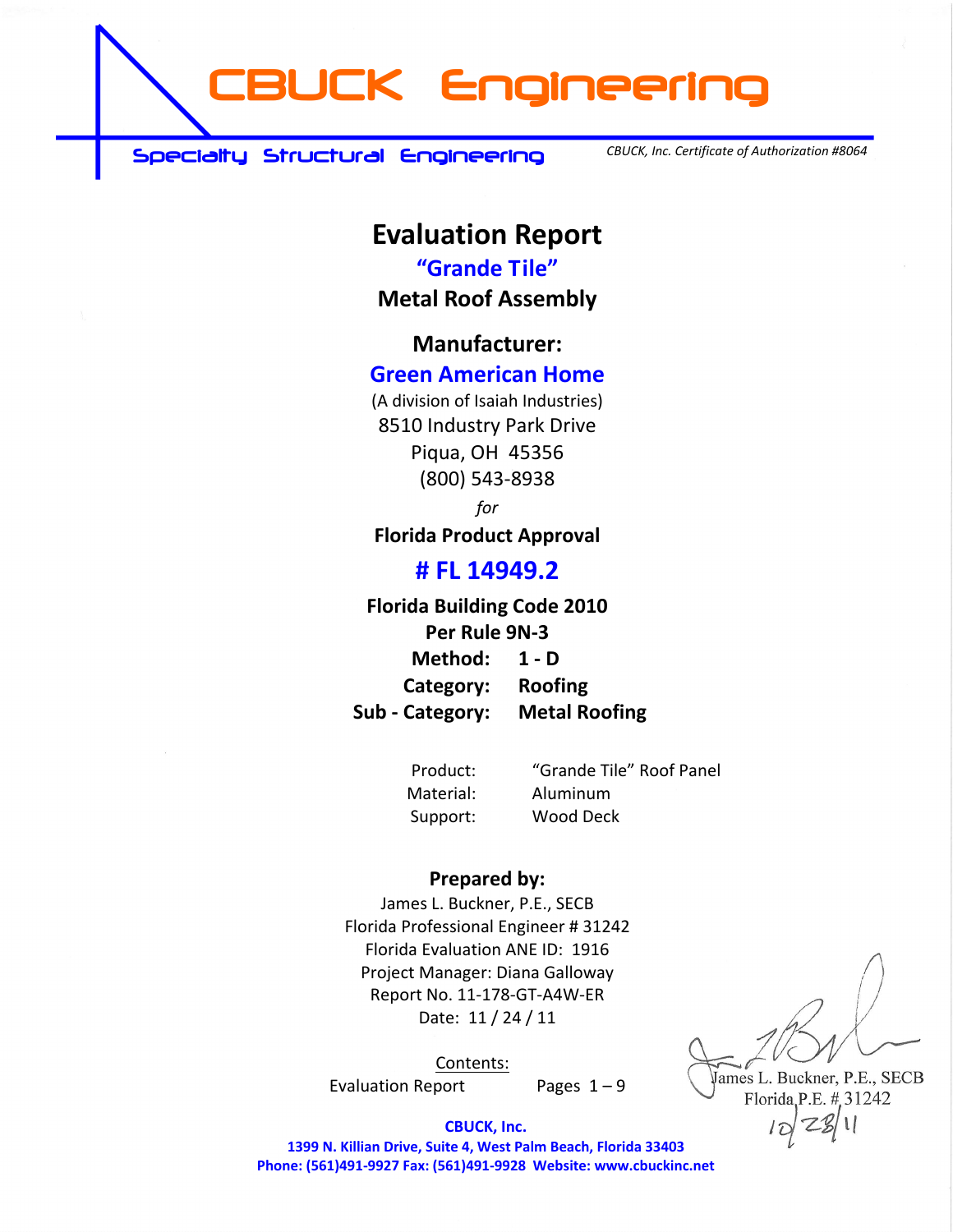**FL #: FL 14949.2** Date: 10 / 24 / 11 Report No.: 11‐178‐GT‐A3W‐ER Page 2 of 9

 **Specialty Structural Engineering** 

*CBUCK, Inc. Certificate of Authorization #8064*

| <b>Manufacturer:</b>                     | <b>Green American Home</b>                                                                                                                                                                                |  |  |
|------------------------------------------|-----------------------------------------------------------------------------------------------------------------------------------------------------------------------------------------------------------|--|--|
| <b>Product Name:</b>                     | <b>Grande Tile</b>                                                                                                                                                                                        |  |  |
| <b>Product Category:</b>                 | Roofing                                                                                                                                                                                                   |  |  |
| <b>Product Sub-Category</b>              | <b>Metal Roofing</b>                                                                                                                                                                                      |  |  |
| <b>Compliance Method:</b>                | State Product Approval Rule 9N-3.005 (1) (d)                                                                                                                                                              |  |  |
| Product/System<br><b>Description:</b>    | "Grande Tile"<br>Aluminum roof panel, with a barrel tile appearance, mechanically attached to<br>Wood Deck.                                                                                               |  |  |
| <b>Product Assembly as</b><br>Evaluated: | Refer to Page 4 of this report for product assembly components/materials &<br>standards:                                                                                                                  |  |  |
|                                          | <b>Roof Panel</b><br><b>Grande Tile</b><br>1.<br>#9 HWH Screws<br>2.<br>Fasteners<br>Underlayment<br>Per Roofing Manufacturer's Guidelines<br>3.                                                          |  |  |
| Support:                                 | Type:<br><b>Wood Deck</b><br>(Design of support and its attachment to support framing is outside the scope of<br>this evaluation.)                                                                        |  |  |
|                                          | <b>Description:</b><br>19/32" or greater plywood,<br>$\bullet$<br>or Wood plank (min. specific gravity of 0.42)<br>$\bullet$                                                                              |  |  |
| Slope:                                   | Minimum slope shall be in accordance with FBC Section 1507.4.2, applicable code<br>sections and manufacturer's recommendations.                                                                           |  |  |
| <b>Performance:</b>                      | Wind Uplift Resistance:<br>• Design Uplift Pressure:<br><b>METHOD 1:</b><br><b>92 PSF</b><br>$\overline{\phantom{a}}$<br>(Refer to "Table A" attachment details herein)<br><b>METHOD 2:</b><br>$-107$ PSF |  |  |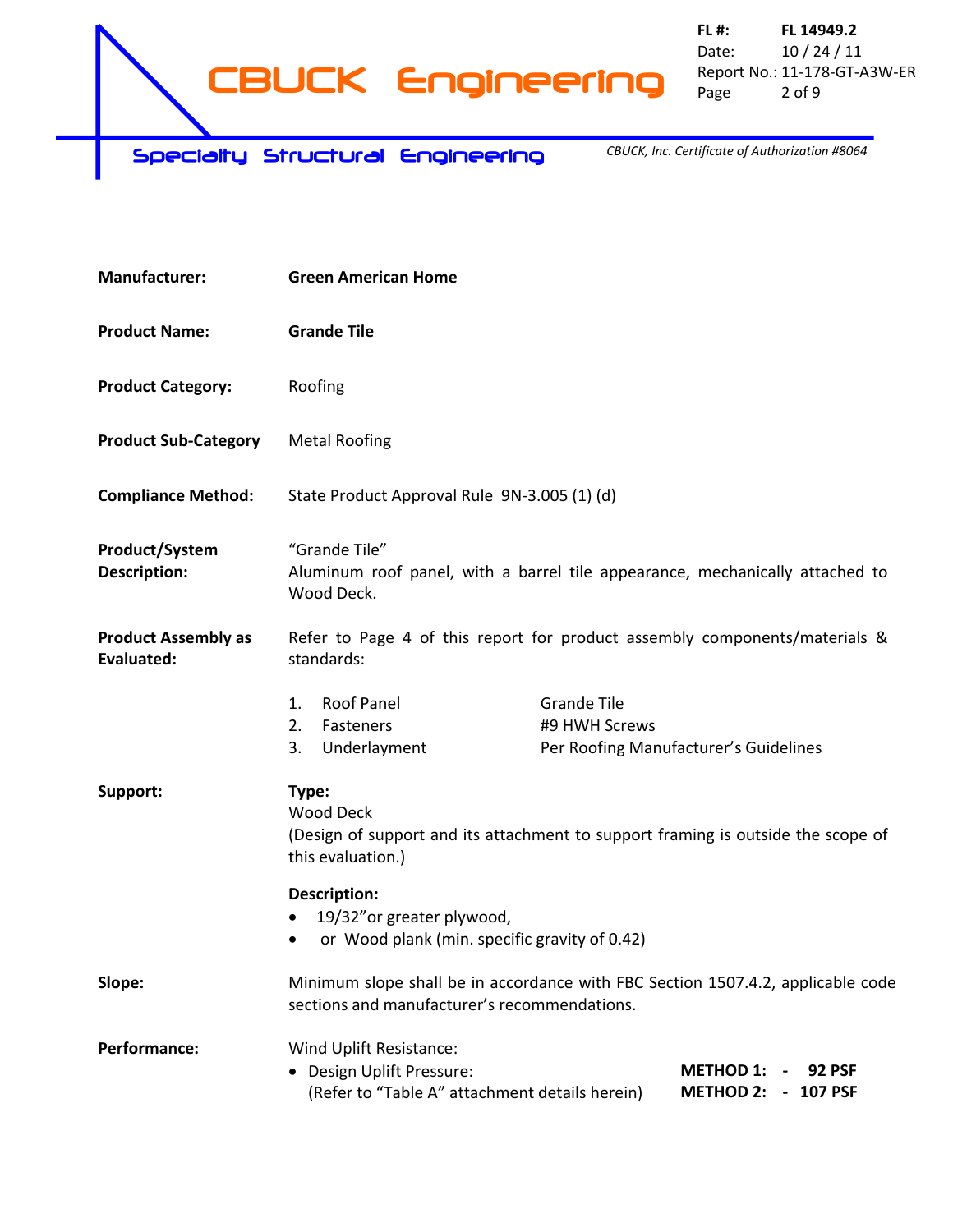**CBUCK Engineering** 

**FL #: FL 14949.2** Date: 10 / 24 / 11 Report No.: 11‐178‐GT‐A3W‐ER Page 3 of 9

 **Specialty Structural Engineering** 

*CBUCK, Inc. Certificate of Authorization #8064*

| Performance<br><b>Standards:</b>                    | The product described herein has demonstrated compliance with:<br>UL 580-06 - Test for Uplift Resistance of Roof Assemblies-with Revisions<br>through February 1998<br>UL 1897-04 - Uplift test for roof covering systems<br>$\bullet$<br>TAS 125-03 - Standard Requirements for Metal Roofing Systems<br>$\bullet$                                                                                                                                                                                                                                                                                                                                                                                                                                                                                                                                                                                                                                                                                                                                                                                                                                                                                                                                     |
|-----------------------------------------------------|---------------------------------------------------------------------------------------------------------------------------------------------------------------------------------------------------------------------------------------------------------------------------------------------------------------------------------------------------------------------------------------------------------------------------------------------------------------------------------------------------------------------------------------------------------------------------------------------------------------------------------------------------------------------------------------------------------------------------------------------------------------------------------------------------------------------------------------------------------------------------------------------------------------------------------------------------------------------------------------------------------------------------------------------------------------------------------------------------------------------------------------------------------------------------------------------------------------------------------------------------------|
| <b>Standards Equivalency:</b>                       | The UL 580-94 & UL 1897-98 standard version used to test the evaluated product<br>assembly is equivalent with the prescribed standards in UL 580-06 & UL 1897-04<br>adopted by the Florida Building Code 2010.                                                                                                                                                                                                                                                                                                                                                                                                                                                                                                                                                                                                                                                                                                                                                                                                                                                                                                                                                                                                                                          |
| <b>Code Compliance:</b>                             | The product described herein has demonstrated compliance with Florida Building<br>Code 2010, Section 1504.3.2.                                                                                                                                                                                                                                                                                                                                                                                                                                                                                                                                                                                                                                                                                                                                                                                                                                                                                                                                                                                                                                                                                                                                          |
| <b>Evaluation Report</b><br>Scope:                  | This building envelope product is evaluated for compliance with the structural<br>wind load requirements of the Florida Building Code, as related to the scope<br>section to Florida Product Approval Rule 9N-3.001.                                                                                                                                                                                                                                                                                                                                                                                                                                                                                                                                                                                                                                                                                                                                                                                                                                                                                                                                                                                                                                    |
| <b>Limitations and</b><br><b>Conditions of Use:</b> | • Scope of "Limitations and Conditions of Use" for this evaluation:<br>This evaluation report for "Optional Statewide Approval" contains technical<br>documentation, specifications and installation method(s) which include<br>"Limitations and Conditions of Use" throughout the report in accordance<br>with Rule 9N-3.005. Per Rule 9N-3.004, the Florida Building Commission is the<br>authority to approve products under "Optional Statewide Approval".<br>• Option for application outside "Limitations and Conditions of Use"<br>Rule 9N-3.005(1)(e) allows engineering analysis for "project specific approval<br>by the local authorities having jurisdiction in accordance with the alternate<br>methods and materials authorized in the Code". Any modification of the<br>product as evaluated in this report and approved by the Florida Building<br>Commission is outside the scope of this evaluation and will be the<br>responsibility of others.<br>• Fire Classification is outside the scope of Rule 9N-3, and is therefore not<br>included in this evaluation.<br>• This evaluation report does not evaluate the use of this product for compliance<br>in the High Velocity Hurricane Zone code section. (Dade & Broward Counties) |
| <b>Quality Assurance:</b>                           | The manufacturer has demonstrated compliance of roof panel products in<br>accordance with the Florida Building Code and Rule 9N-3.0005 (3) for<br>manufacturing under a quality assurance program audited by an approved quality<br>assurance entity through Farabaugh Testing & Engineering (FBC Organization ID#<br>QUA 7733)                                                                                                                                                                                                                                                                                                                                                                                                                                                                                                                                                                                                                                                                                                                                                                                                                                                                                                                         |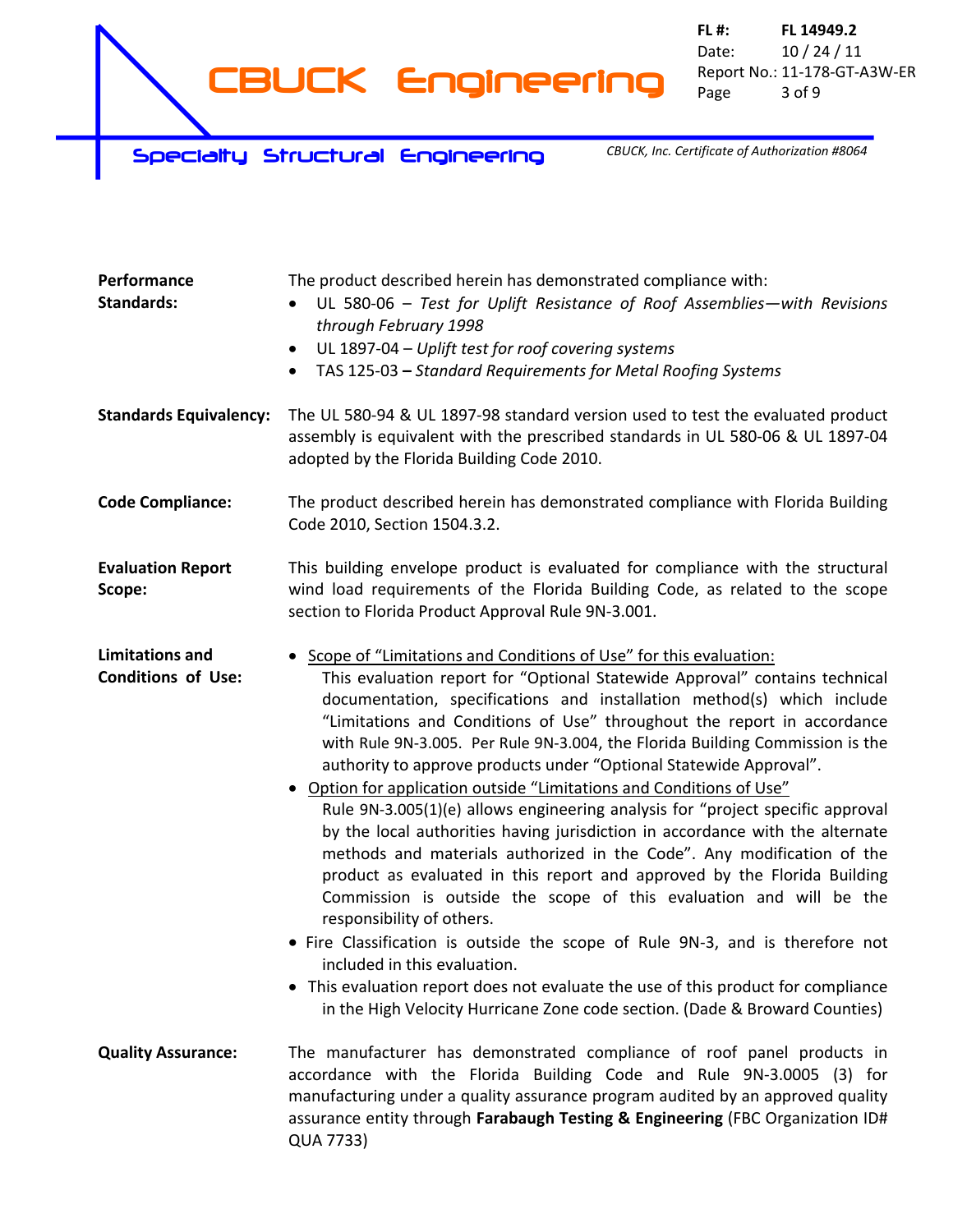

**FL #: FL 14949.2** Date: 10 / 24 / 11 Report No.: 11‐178‐GT‐A3W‐ER Page 4 of 9

 **Specialty Structural Engineering** 

*CBUCK, Inc. Certificate of Authorization #8064*

**Components & Materials: (by Manufacturer)** **Roof Panel: Grande Tile** Material: Thickness: Panel Width: Rib Height: Tile Step: Alloy Type: Corrosion Resistance:

Aluminum 0.032" (min.) 44‐1/4" nominal (max.) Coverage 1‐5/8" nominal 13‐3/4" nominal 3105‐H14 Per FBC Section 1507.4.3

| <b>Fastener:</b>             | <b>Panel to Deck</b>                                            |
|------------------------------|-----------------------------------------------------------------|
| Type:                        | Hex Washer Head Screw w/WSW                                     |
| Size:                        | $#9 - 14 \times 1 - 1/2$ " (or length to meet min. penetration) |
|                              | MinPenetration thru Deck: 3/16" min.thru bottom of wood deck    |
| <b>Corrosion Resistance:</b> | Per FBC Section 1506.6 and 1507.4.4                             |
| Standard:                    | Per ANSI/ASME B18.6.1                                           |

| <b>Fastener:</b>             | Panel to Panel, Side Lap Stitch & Thru Deck                    |
|------------------------------|----------------------------------------------------------------|
| Type:                        | Hex Washer Head Screw w/WSW                                    |
| Size:                        | $#9 - 14 \times 2 - 1/2"$ (or length to meet min. penetration) |
|                              | MinPenetration thru Deck: 3/16" min. thru bottom of wood deck  |
| <b>Corrosion Resistance:</b> | Per FBC Section 1506.6 and 1507.4.4                            |
| Standard:                    | Per ANSI/ASME B18.6.1                                          |

| <b>Components &amp;</b> | Underlayment:                                                                 |
|-------------------------|-------------------------------------------------------------------------------|
| <b>Materials:</b>       | Per roofing manufacturer's guidelines in compliance with FBC Section 1507.4.5 |
| (by Others)             |                                                                               |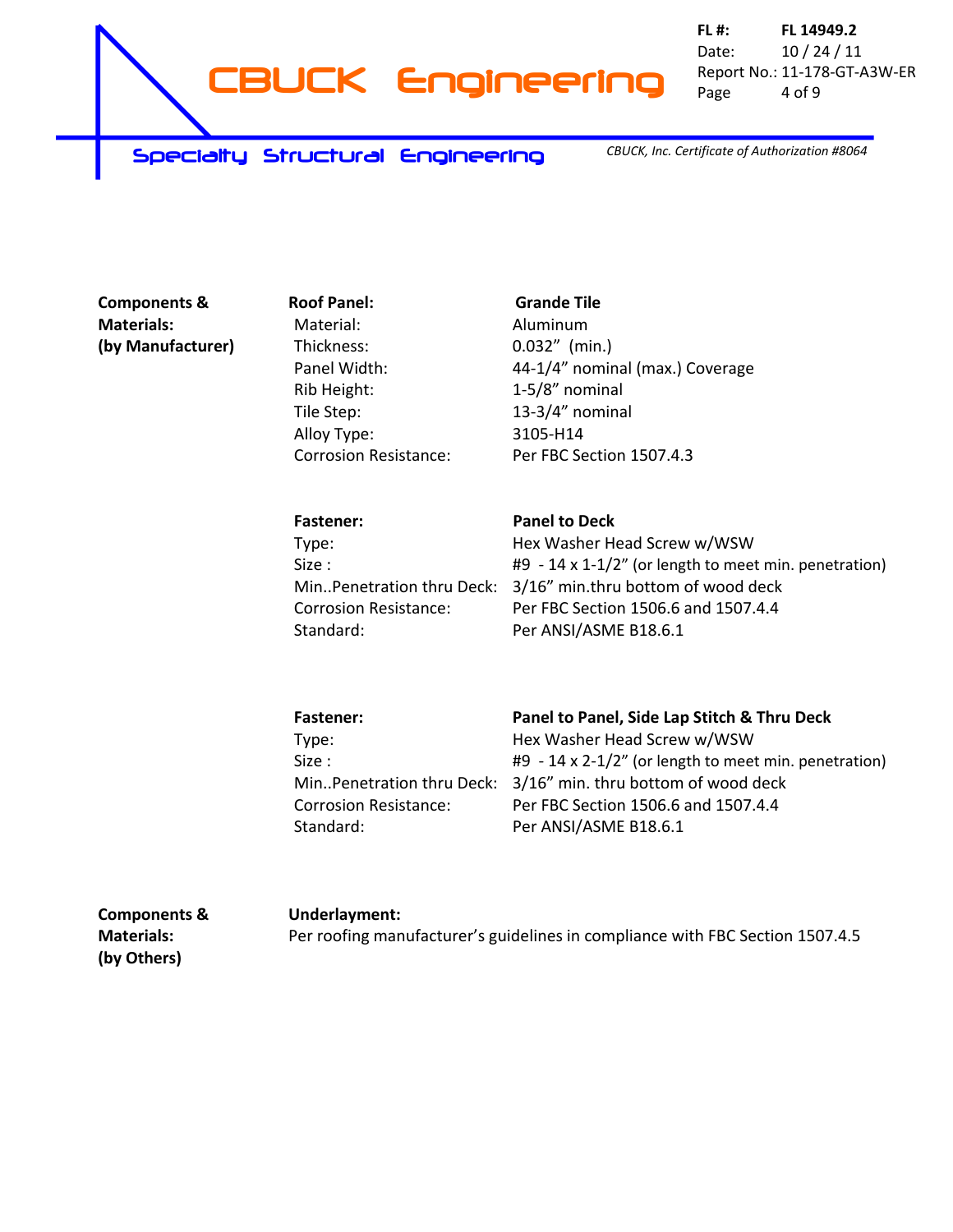*CBUCK, Inc. Certificate of Authorization #8064*

#### **Installation: Installation Method:**

(Refer to **"TABLE A"** below and drawings on Pages 6‐8 of this evaluation report.)

- Attach panel to deck fasteners in tile step valleys, along the length of the panel and thru the wood deck.
- Attach panel to panel stitch fasteners at every tile step, along the length of the side laps and thru the wood deck.
- For panel construction at the end of panels, refer to manufacturer's instructions and any site specific design.

| <b>TABLE "A"</b>        |                    |                         |  |  |
|-------------------------|--------------------|-------------------------|--|--|
|                         | <b>METHOD 1:</b>   | <b>METHOD 2:</b>        |  |  |
| <b>Design Pressure:</b> | -92 PSF            | - 107 PSF               |  |  |
| <b>Row Fastener</b>     | See Detail "1"     | See Details "2A" & "2B" |  |  |
| Spacing/Pattern:        | Same Every Row     | <b>Alternating Rows</b> |  |  |
| Row Spacing:            | $13 - 3/4"$        | $13 - 3/4"$             |  |  |
|                         | $13 - 3/4"$        | $13 - 3/4"$             |  |  |
| Side Lap Stitching:     | At every tile step | At every tile step      |  |  |

Install the "Grande Tile" roof panel assembly in compliance with the installation method listed in this report and applicable code sections of FBC 2010. The installation method described herein is in accordance with the scope of this evaluation report. Refer to manufacturer's installation instructions as a supplemental guide for attachment.

**Referenced Data:** 1. TAS 125‐03 (Per UL 580 & UL 1897) Uplift Test By Hurricane Test Laboratories, LLC (FBC Organization# ID: TST 1527) Report # 0197‐1110‐05/0197‐0417‐06, Date: 2/19/07,

- 2. Quality Assurance By Farabaugh Testing & Engineering (FBC Organization ID# QUA 7733)
- 3. Certification of Independence By James L. Buckner, P.E. @ CBUCK Engineering (FBC Organization # ANE 1916)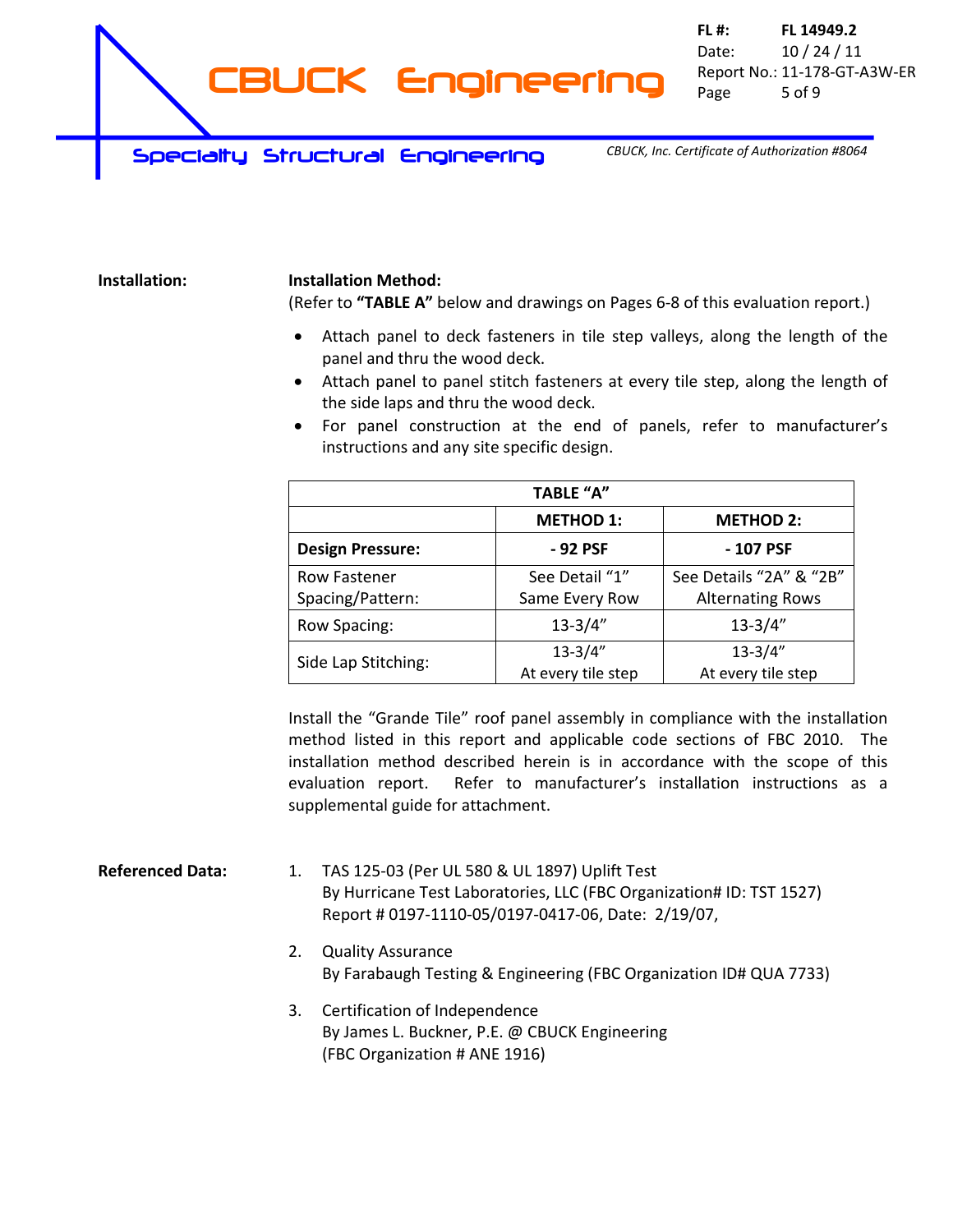

# **Installation Method Green American Home "Grande Tile" (0.032" Alum) Roof Panel attached to Wood Deck**

#### **Drawings**

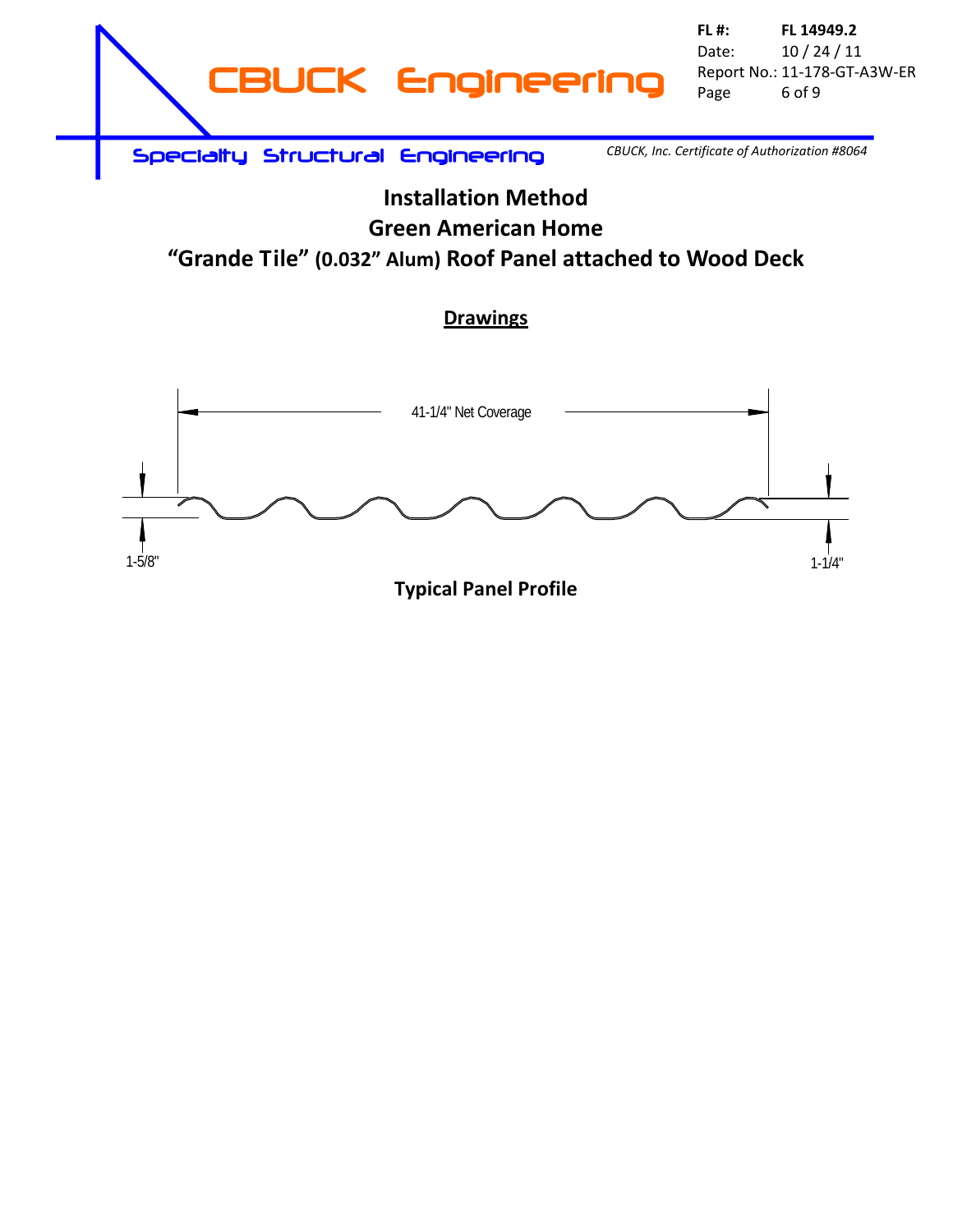

*CBUCK, Inc. Certificate of Authorization #8064*

# **Installation Method Green American Home "Grande Tile" (0.032" Alum) Roof Panel attached to Wood Deck**

# **METHOD 1:**



## **Typical Roof Assembly Isometric View**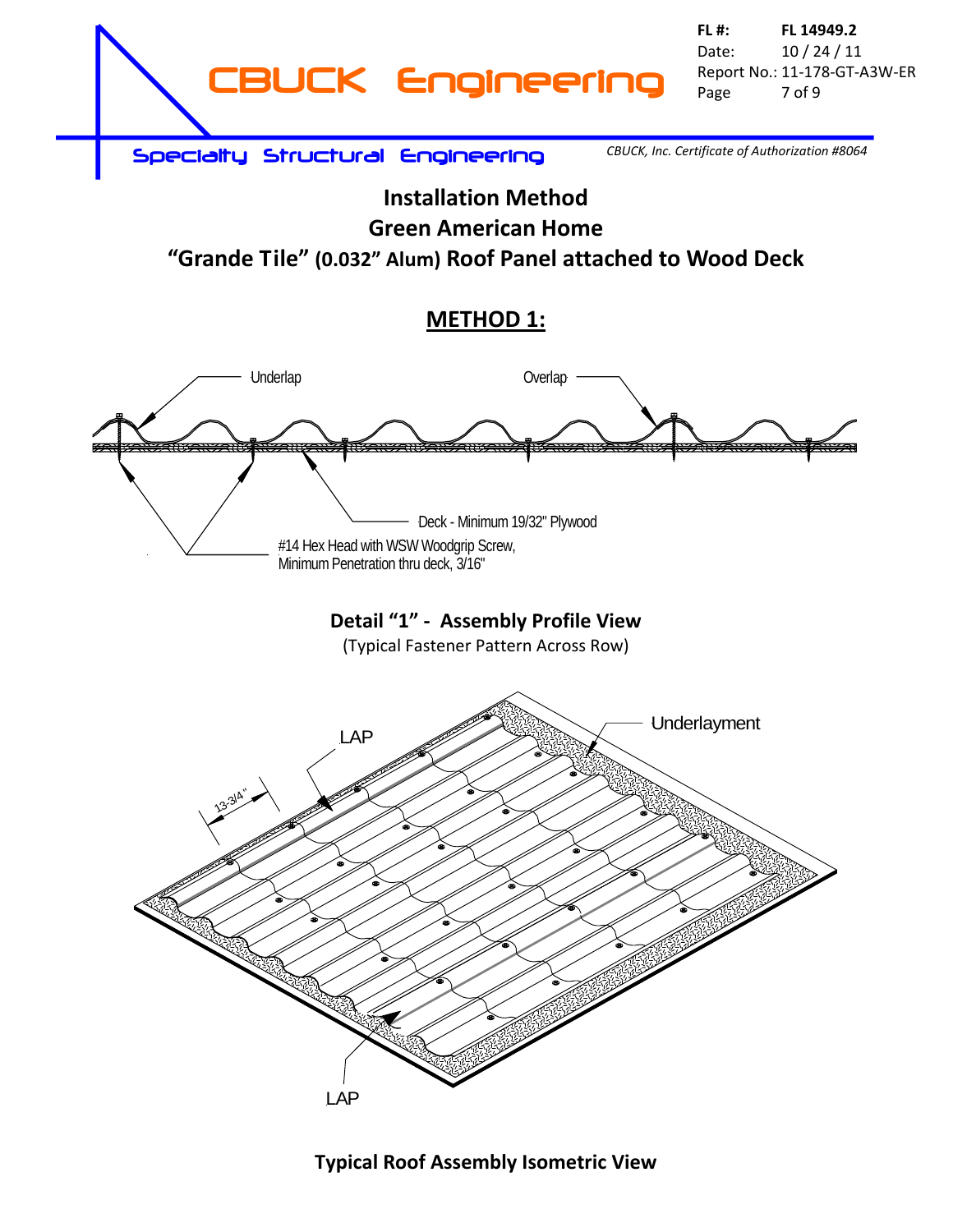

*CBUCK, Inc. Certificate of Authorization #8064*

# **Installation Method Green American Home "Grande Tile" (0.032" Alum) Roof Panel attached to Wood Deck**

# **METHOD 2:**



## **Detail "2A" ‐ Assembly Profile View**

(Typical Fastener Pattern Across Alternate ODD Rows)



## **Detail "2B" ‐ Assembly Profile View** (Typical Fastener Pattern Across Alternate EVEN Rows)